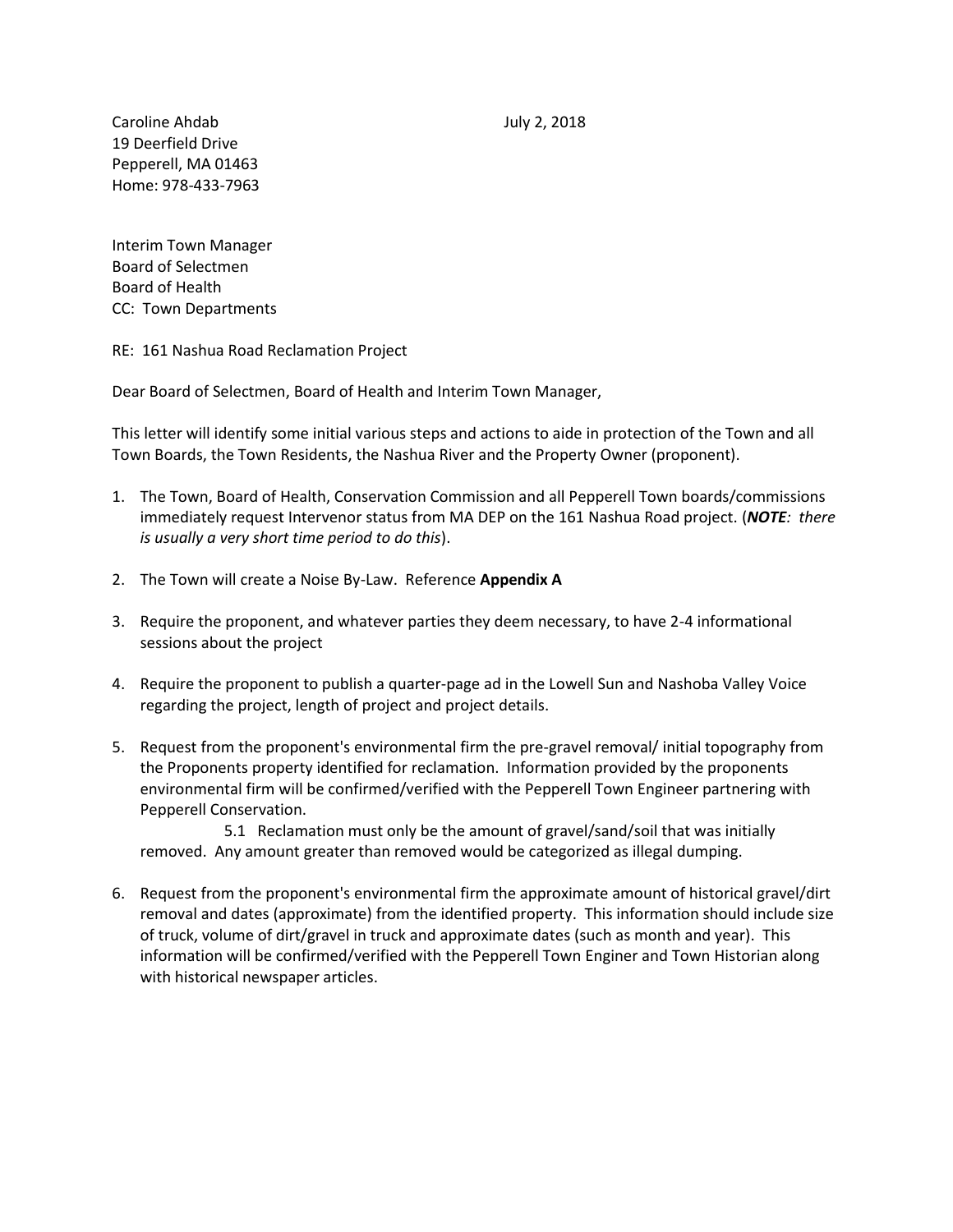7. The proponent MUST provide to the Town he number of daily trucks expected, hours of delivery, volume of truck loads, minutes/hours of unload time (i.e. how long to unload a truck), minutes of truck idle time (i.e. how long will the trucks idle).

7.1 The Town will provide regulated Operating Hours, such as 8 a.m. to 6 p.m. Monday through Friday. No dumping on Weekends or Holidays. Violations of regulated hours items will be subject to Significant Fines set by the Town.

8. The proponent MUST provide a detailed list of possible materials, material components/composition, material coatings. debris, any/all items that will be dumped in the reclamation area defined.

8.1 MA DEP must provide the Town a weekly, but no less than bi-weekly report on materials, quanties/volumes, etc that were loaded into the trucks.

8.2 MA DEP must provide the Truck Driver with the validated paperwork of materials and that will be offloaded in/into the Reclamation area. Driver's without validated paperwork will **not** be allowed to transfer material(s) from the truck dumpster to Reclamation area. The driver's paperwork will have a "MA DEP stamp" and record of the materials.

8.3 The proponent MUST provide funding for Town independent environmental agency that will monitor and conduct monthly testing of dumped materials/items. The proponent will fund removal and remediation for any unregulated, unknown, and/or hazardous materials found in the Reclamation area.

8.4 The Town will review the list of materials/items that will be dumped regarding the Reclamation project with Fire Chief and require the proponent to supply or fund the needed, extra equipment or training. The proponent must partner with the Town to create a fund for ongoing training which would include refresher training and training for new fire personnel.

- 9. The proponent MUST provide a 24x7 phone number where residents, police or fire will have immediate response for any issues and remediation.
- 10. The proponent MUST provide Air Quality and Noise Modeling. Baseline and predictive modeling must be supplied. The Air Quality modeling must have the particulate matter identified and impact.

10.1 The proponent MUST provide Cumulative Health impacts based on the predictive Air Modeling

10.2 The Town will partner with the Police Chief and will review the Noise modeling. The Town and Police Chief will determine what equipment and training will be needed for resident calls/complaints (i.e. as a Noise Monitor). The Town will require the proponent to supply, or fund, the needed, extra equipment or training. The proponent must partner with the Town to create a fund for ongoing training which would include refresher training and training for new police personnel.

10.3 NOTE: The Pepperell Senior Center is approximately 1.5 miles and the various particulates emitted should be of concern with the elderly and young. The wind direction is predominantly a southern wind and the Pepperell Senior Center may need to address the change in particulate matter with new/updated air filters.

11. The proponent MUST provide the Visual Impacts and mail this information to those residents in the visual line. (i.e. Dear Resident, .... you will see XX number of trucks arriving at ....)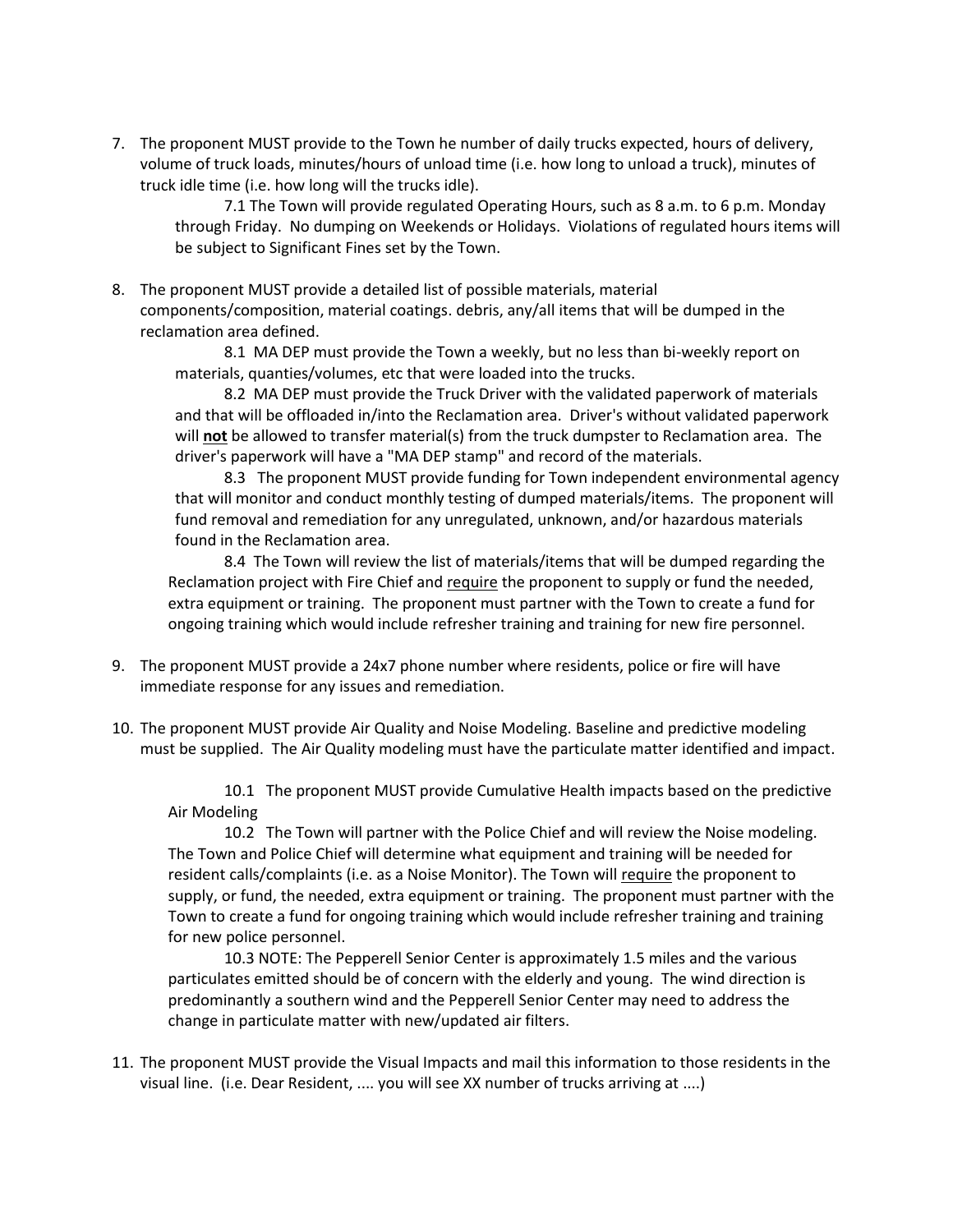- 12. The proponent MUST provide the Town the Safety Plan for the property identified for Reclamation. (i.e. 24x7 Security guard, 10 foot high chain link locked fence, etc)
- 13. The proponent MUST provide the Town, the Town of Dunstable and the Town of Hollis the traffic study and traffic impact.
- 14. The proponent MUST provide ground water flow and impact.
- 15. The proponent MUST provide impact to wetlands, bordering wetlands and detailed remediation/correction plan.
- 16. The proponent MUST provide details for storm water management.
- 17. Any illegal dumping, hazardous materials dumping or other non-identified materials/items will be subject to Significant Fines set by the Town.
- 18. The Town should partner with connecting towns and keep them apprised of the Project Details and any information they may require. This would include, but not limited to: Littleton, MA, Groton, MA, Dunstable, MA and Hollis, NH.
- 19. The Town should partner and inform the Nashua River Watershed Association and the local contact for Wild and Scenic River designtion.

Sincerely,

Caroline D Ahdab

cc:

Pepperell Town Clerk Pepperell Conservation Commission Pepperell Fire Chief Pepperell Police Chief Pepperell Town Engineer Representative Sheila Harrington Nashua River Watershed Association Town of Groton, MA Town of Littleton, MA Town of Dunstable, MA Town of Hollis, NH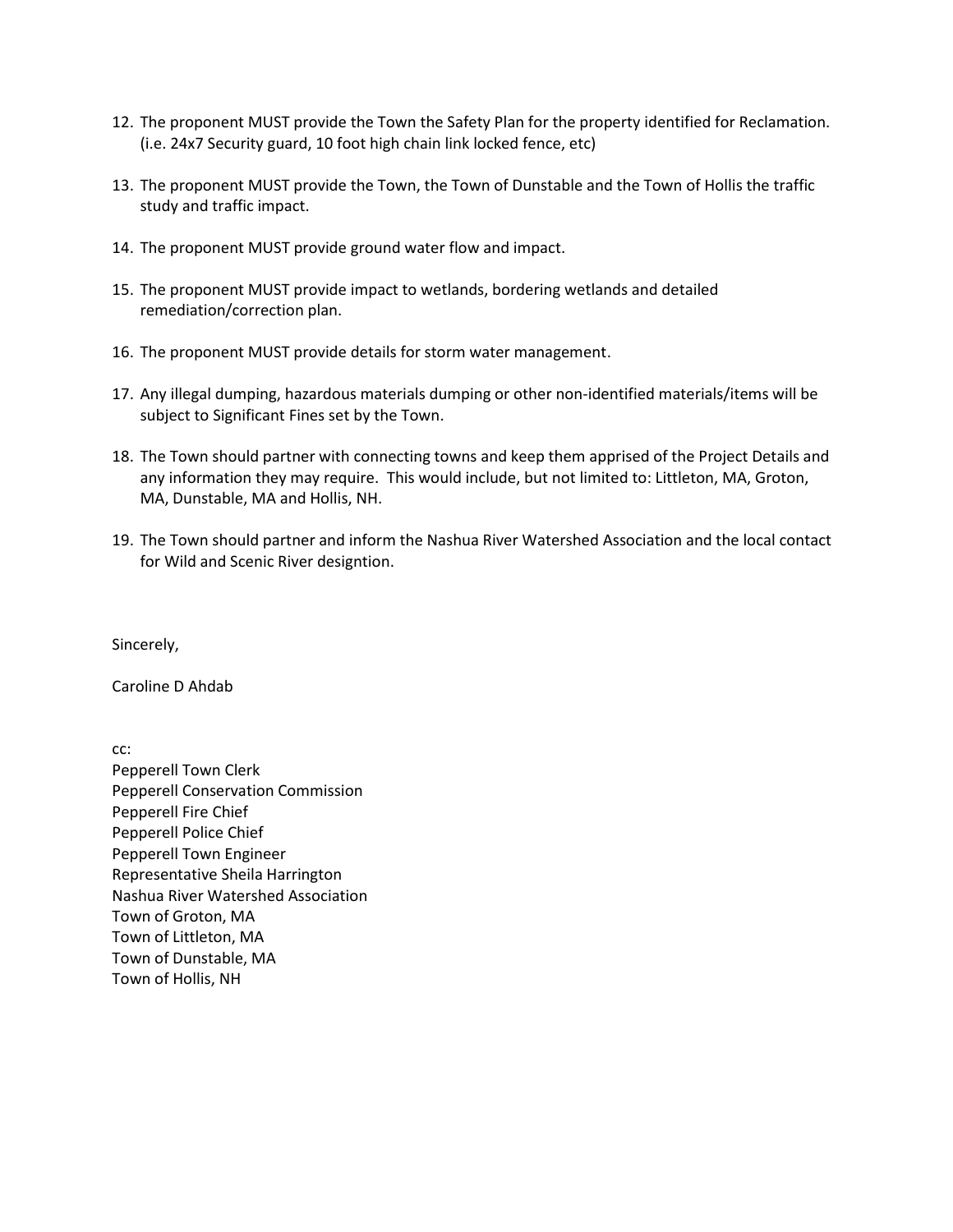## **Appendix A - Noise By-Law**

The Noise By-Law below is taken from the Town of Billerica.

Please Note, the Pepperell Noise By-Law would need to include Exceptions for Pepperell SkyDiving Planes/Helicopters, Section 23.11 could be modified for this exception. Also note, to mofidy Section 23.11.G.

Billerica's Section 23.7 could be modified to include "Dumping/Offloading of Materials" Reference:

https://www.town.billerica.ma.us/DocumentCenter/View/5929/Gen-By-Laws-thru-October-2017

#### BILLERICA NOISE BY-LAW

23.1

Declaration of Policy:

In order to control unnecessary, excessive and annoying noise in the Town of Billerica, it is hereby declared to be the policy of the Town to prohibit such noise generated from or by all sources as specified in this By-Law.

It shall be unlawful for any person to make, continue to make, permit or cause to be made or continued, any loud, excessive, unnecessary or unusually loud noise or any noise which either annoys, disturbs, injures or endangers the comfort, repose, health, peace or safety of reasonable persons of normal sensitivities. Furthermore, it shall be unlawful for any person who has custody and control of the premises to allow or permit another person to make, continue or permit to be made or continued any loud, excessive, unnecessary or unusually loud noise or any noise which either annoys, disturbs, injures or endangers the comfort, repose, health, peace or safety of reasonable persons of normal sensitivities within the limits of the Town of Billerica.

#### 23.2

Definitions

Except as may be specified herein, acoustical terminology used throughout this By-Law is that approved as American National Standard Acoustical Terminology [ANSI S1.1-1994] by the American National Standards Institute (ANSI).

The following words, phrases and terms as used in this By-Law shall have the meanings as indicated below:

A.

## BACKGROUND SOUND LEVEL

shall mean the sound level associated with a given environment, being a composite of sounds from all sources excluding the alleged offensive noise, at the location and approximate time at which a comparison with the alleged offensive noise is to be made.

B.

## **CONSTRUCTION**

shall mean those activities requiring a building permit, and shall also include

any site preparation, cemetery burial and caretaking operations, seismic surveys, grading, assembly, erection, substantial repair, alteration, or similar action, including demolition, for or of public or private rights-of-way,structures, utilities or similar property.

C.

The abbreviation dBA

shall mean the A-weighted sound pressure level expressed in decibels and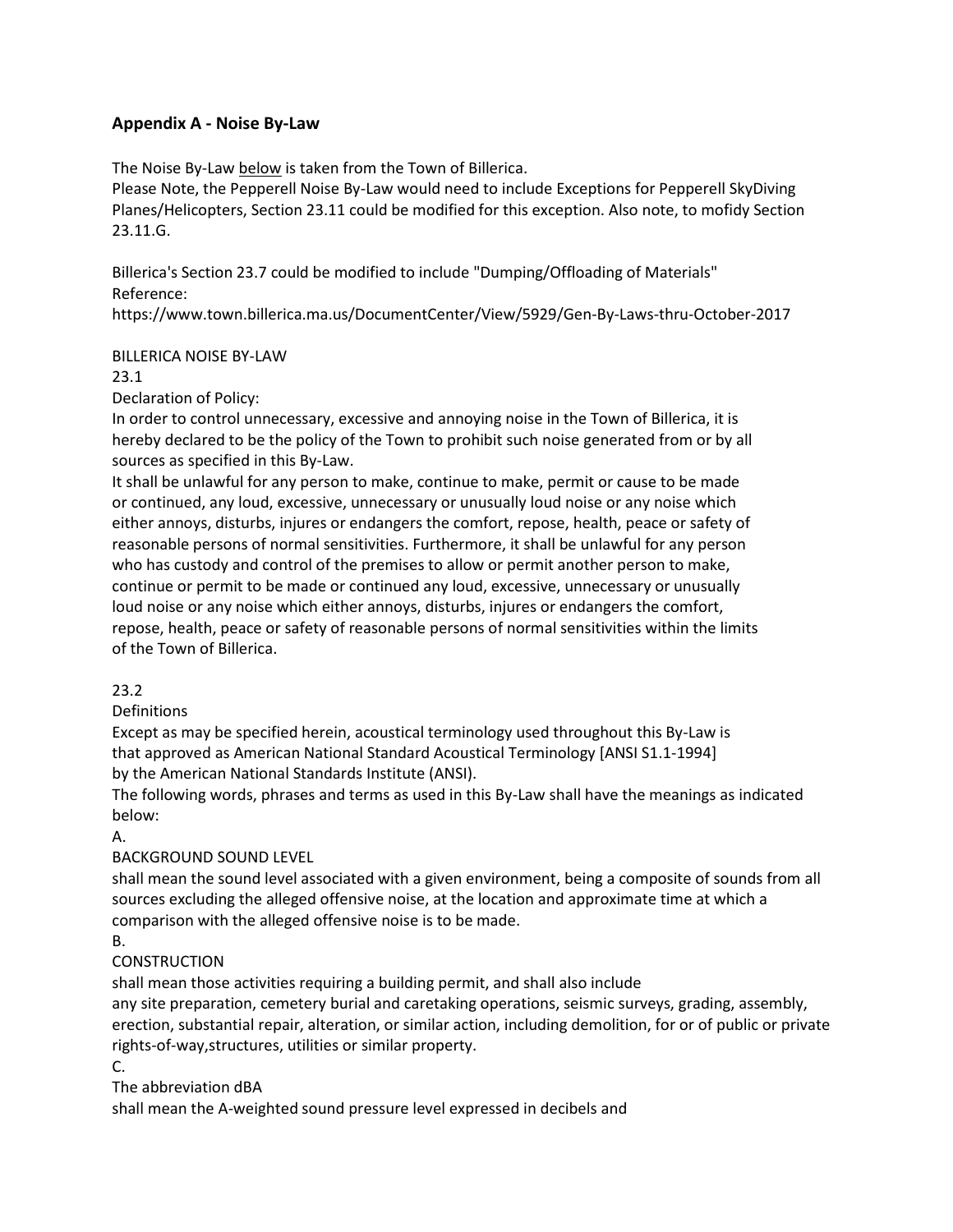referenced to 20 micropascals.

The abbreviation dBC shall mean the C-weighted sound pressure level expressed in decibels and referenced to 20 micropascals.

D.

EMERGENCY VEHICLE:

shall mean any vehicle operated in an effort to protect, provide or restore public safety, including, but not limited to, ambulances, police vehicles and fire vehicles.

E.

EMERGENCY WORK:

shall mean any work performed in an effort to protect, provide or restore public safety, or work by private or public utilities when restoring utility service or any work performed for the purpose of preventing or alleviating the physical trauma or physical damage threatened or caused by an emergence –an occurrence or set of circumstances involving actual or

imminent physical trauma or property damage.

F.

ENFORCING PERSON:

shall mean any police officer, building official or public health official

of the Town or any other Town employee designated by the Town Manager for this purpose.

XXIII-2G.

IMPACT DEVICE:

shall mean a construction device in which or by which a hammer, meaning a moving mass of hard solid material, is mechanically by means of a working fluid or compressed air caused to repetitively impact upon and transmit kinetic energy to a tool. The tool may be included as a part of the device, as in the case of a moil on a paving breaker or the drill steel of a jackhammer, or it may be a mass to which the impact device is temporarily connected as in the case of a pile and pile driver.

Examples of impact devices are pile drivers, paving breakers, power impact hammers, impact wrenches, riveters and stud drivers.

H.

INTRUDING NOISE:

shall mean the total sound level created, caused, maintained by, or originating from an alleged offensive source at a specified location while the alleged offensive source is in operation.

I.

PERSON:

shall mean a person, firm, association, co-partnership, joint venture, corporation or any entity recognized by applicable law, public or private in nature.

J.

SOUND LEVEL:

shall mean the instantaneous A-weighted sound pressure level, in decibels, as measured with a sound level meter set to the "A" weighting scale, slow response.

K.

SOUND LEVEL

METER:

shall mean an instrument meeting American National Standard Institute's Standard S1.4-1983 for Type 1 or Type 2 sound level meters or an instrument and the associated recording and analyzing equipment which will provide equivalent data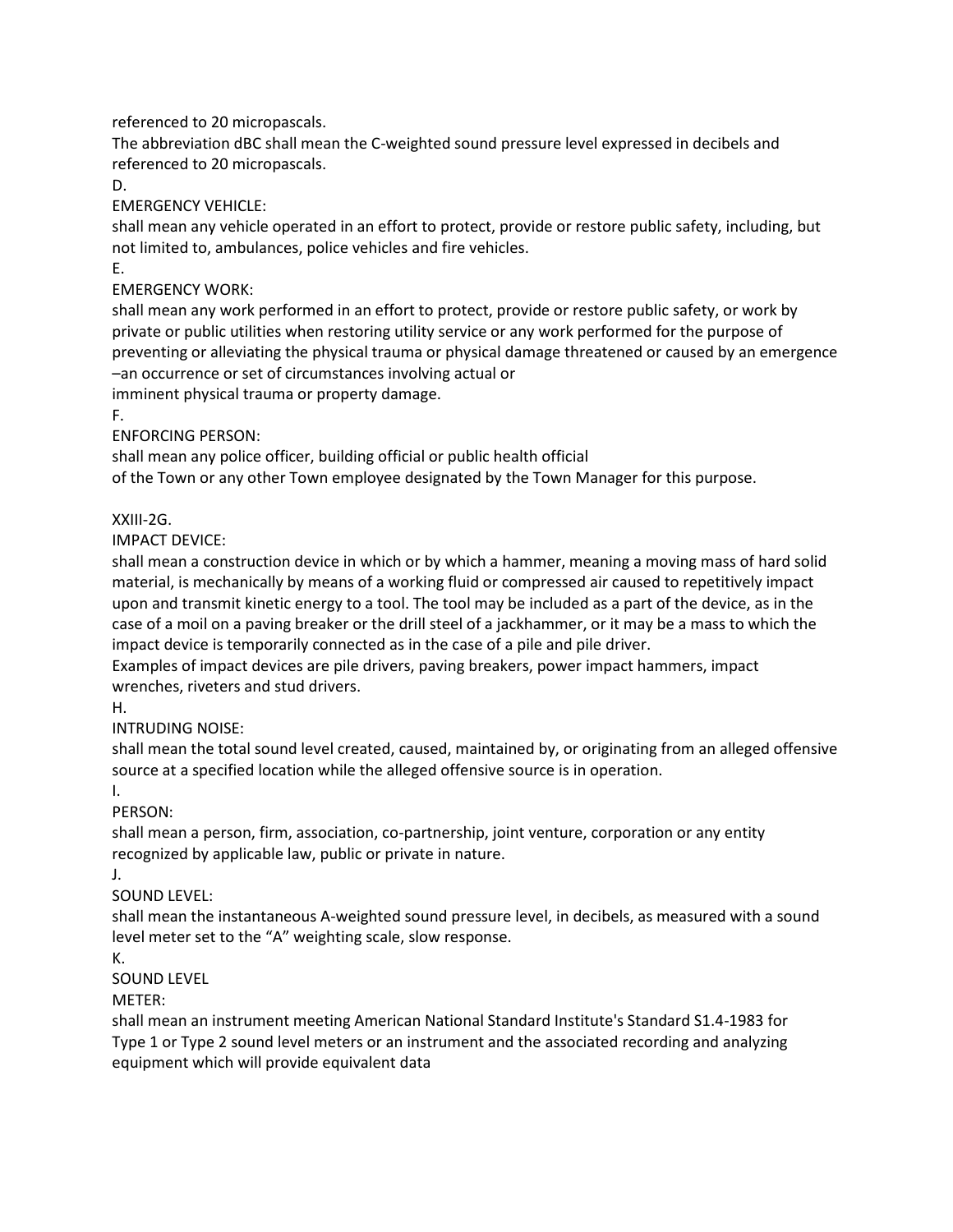#### 23.3

Designated Noise Zones.

The properties hereinafter described are hereby assigned to the following noise zones:

#### NOISE ZONE I:

All properties utilized as residential uses in accordance with the Town of Billerica Zoning By-Laws and the grounds of any school, hospital or similar health care institution, house of worship or library while the same is in use, and any Cemetery or Open Space.

#### NOISE ZONE II:

All other property used in accordance with the Town's Zoning By-Law.

## 23.4 Exterior Noise Standards:

It shall be unlawful for any person at any location within the area of the Town to create any loud noise, or to allow the creation of any noise, on property owned, leased, occupied or otherwise controlled by such person, which causes the sound level when measured on complainant's property to exceed the greater of:

A. The maximum allowable exterior sound level outlined in Table I; or

B. Five dB over the background sound level.

Table 1. Maximum Allowable Exterior Sound Level

| Table 1. Maximum Allowable Exterior Sound Level |                    |                   |
|-------------------------------------------------|--------------------|-------------------|
|                                                 | Daytime level      | Nighttime level   |
| Noise Level                                     | 7:00AM to 10:00 PM | 10:00PM to 7:00AM |
|                                                 | $60$ dBA           | 50 dBA            |
|                                                 | 70 dBA             | $65$ dBA          |

intruding noise source is continuous and cannot reasonably be discontinued or stopped for a time period whereby the background sound level can be determined, the measured sound level obtained while the source is in operation shall be compared directly to the maximum allowable exterior sound level outlined in Table I.

#### XXIII-3

23.5 Construction Noise Standards

A.

Noise associated with construction is permitted between 7:00 AM and 6:00 PM on weekdays and Saturdays provided the sound level from:

1. Non-impact devices does not exceed 70 dBA as measured over a time interval of 1 minute with the sound meter set to slow located on any other property, but at least 50 feet from the construction activity;

2. Impact devices does not exceed 90 dBA as measured with a sound level meter set to slow response located on any other property, but at least 50 feet from the construction activity.

B.

Between the hours of 6:00 PM and 7:00 AM on weekdays and Saturday, and at any time on Sunday or a legal holiday, noise associated with construction, shall be limited by the standards of Section 23.4.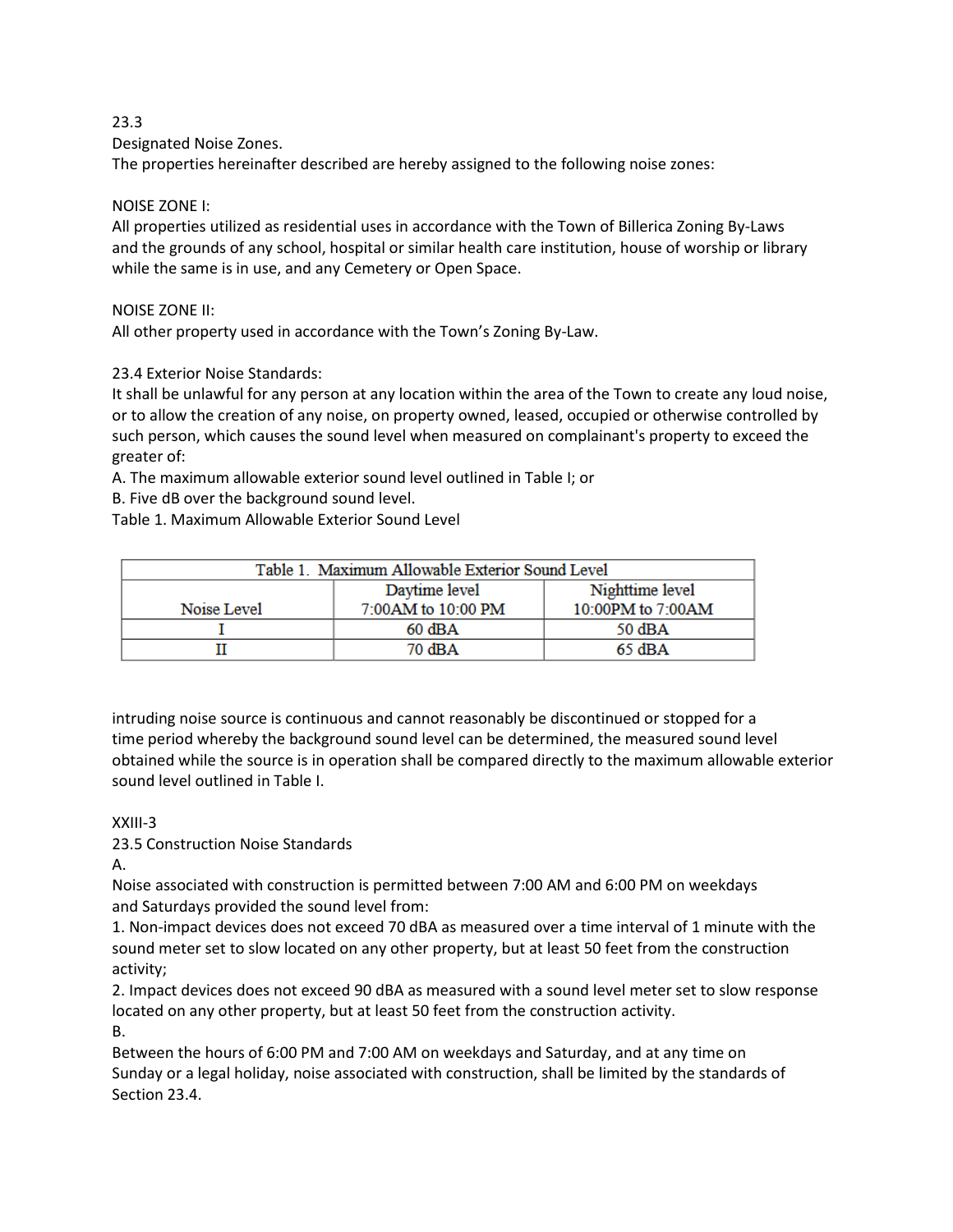#### 23.6

Maintenance Noise Standards

A.

Noise associated with maintenance is permitted between 7:00 AM and 6:00 PM on weekdays and Saturdays and between the hours of 9:00 AM and 6:00 PM on Sunday, provided the sound level does not exceed 80 dBA as measured with a sound level meter set to slow response on any other property, but at least 50 feet from the maintenance activity;

B.

Between the hours of 6:00 PM and 7:00 AM on weekdays and Saturday, and between the hours of 6:00 PM and 9:00 AM on Sunday or a legal holiday, noise associated with maintenance, shall be limited by the standards of Section 23.4.

23.7 Commercial Trash Collection and Deliveries or Pick-up A.

The operation of commercial trash compactors or collection of trash, rubbish, refuse or debris, which generates noise in excess of the criteria given in Section 23.4 at any point of public or common pass-by between the hours of 7:00 PM and 7:00 AM is prohibited.

B.

Deliveries or pick-ups for commercial or business purposes between 10:00 PM and 6:00 AM are prohibited unless the noise level of such deliveries or pick-ups in nearby residential areas does not exceed the noise criteria listed in Section 23.4.

23.8

Electronic Devices and Musical Instruments

No person owning, leasing or controlling the operation of any electronic device or musical instrument shall willfully or negligently cause or permit noise levels to exceed the criteria given in Section 23.4.

23.9

Entertainment/Nightclub Noise

For the nighttime periods (11pm to 8am) no sound from Entertainment establishments shall create audible sound that exceeds a C-Weighted level of 67 dBC at residential locations. (Note: this limit addresses low frequency or bass noise)

23.10

Motor Vehicles or Motorcycles

Motor vehicles or motorcycles operated on public ways in the Town of Billerica or in any place where the public has the right of access as invitees or licensees may not exceed a maximum sound level of 103 dBA. It is also in violation of the By-law to operate a motor vehicle or motorcycle without a soundlimiting device connected to the exhaust system.

This prohibits so called "straight pipe" exhaust systems. This section shall not include screeching sounds emitted from emergency braking. Measurement for the purposes of this Section shall be at a distance of 36 inches from the noise source.